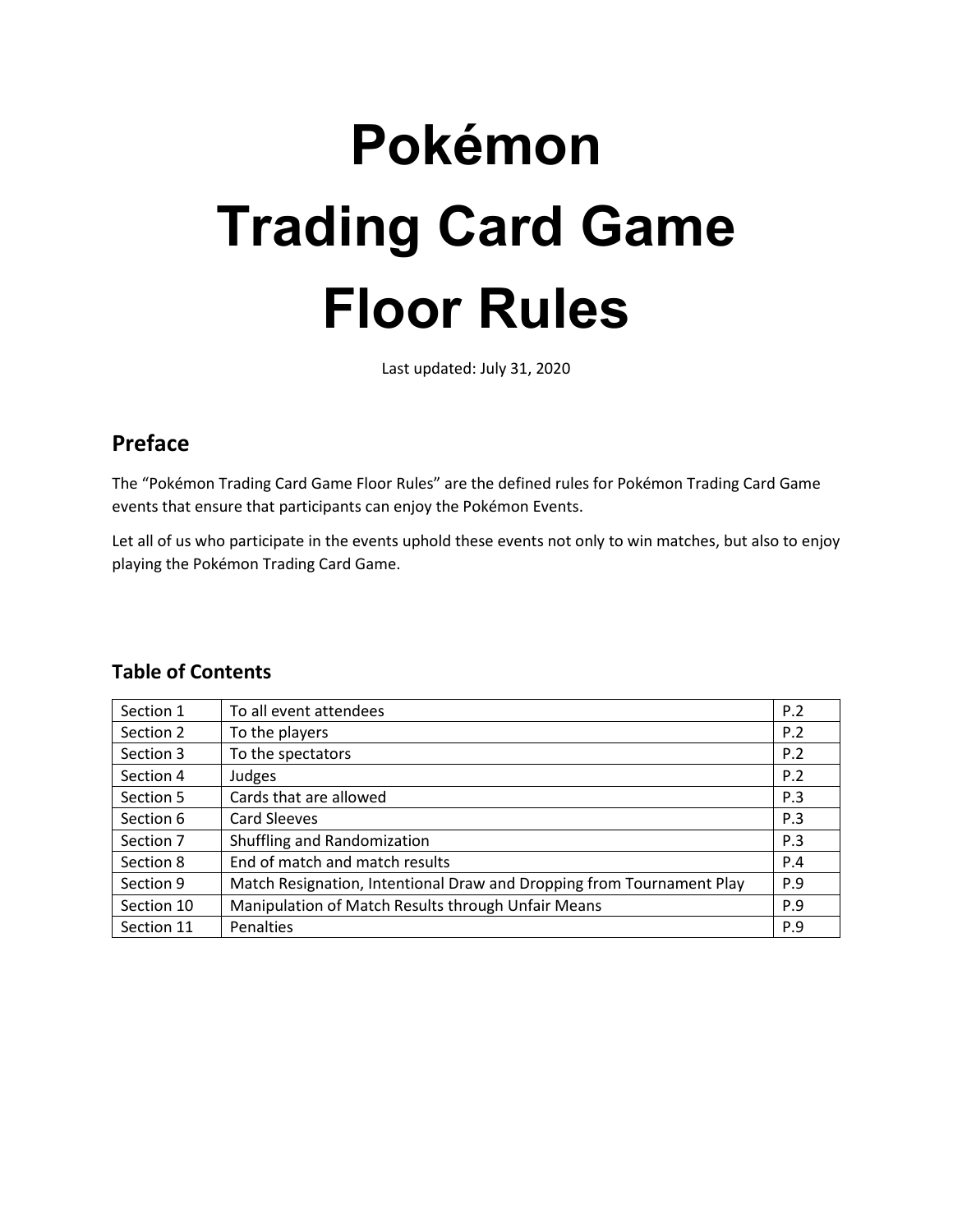# **Section 1: To all event attendees**

All Pokémon Trading Card Game event participants should pay respect and have consideration to the opponents.

## **Section 2: To the Players**

All Players should adhere to the rules, observe proper manner and play with fairness for all players to enjoy their matches. To that end, players must always treat their match opponents with consideration.

All players must keep the following match-related etiquette in mind.

- Greeting and shaking hands with your opponent at the start and end of the match.
- Clear announcement of Attacks and Effects during a match and response to it from the opponent.

Cards and other paraphernalia should be arranged properly so that it is easy for the opponent and judges (or event staff) to understand.

Handle the opponent's cards with care. Also, before checking opponent's cards (cards in Active Spot , Bench or Discard Pile ), ask permission from your opponent-first.

Unless indicated by a card, you are not allowed to take a peek at your opponent's hand or deck.

You must not make your opponent feel uncomfortable. (Ex. Speaking in a loud voice, Insulting your opponent, Intentionally taking too long time to play, etc.)

During a match, ask a judge or event staff for permission before leaving your seat.

During a match, if there is any confusion regarding the rules, the players may call the attention of a judge or event staff to ask about the rules. Players must follow the judge's decision on that matter.

If there is an objection to a judge's decision, another judge can be requested to review the decision.

The judge makes the final decision regarding any objections from the players.

## **Section 3: To the spectators**

Spectators should stay within the designated watching areas and observe proper etiquette when watching a match, so as not to interfere with the tournament and the matches. Spectators who fail to observe these rules may be asked to leave the premises by a judge or event staff.

## **Section 4: Judges**

All judges must adhere to the rules and work together with the participants and staff members for a fair and smoothly-run tournament.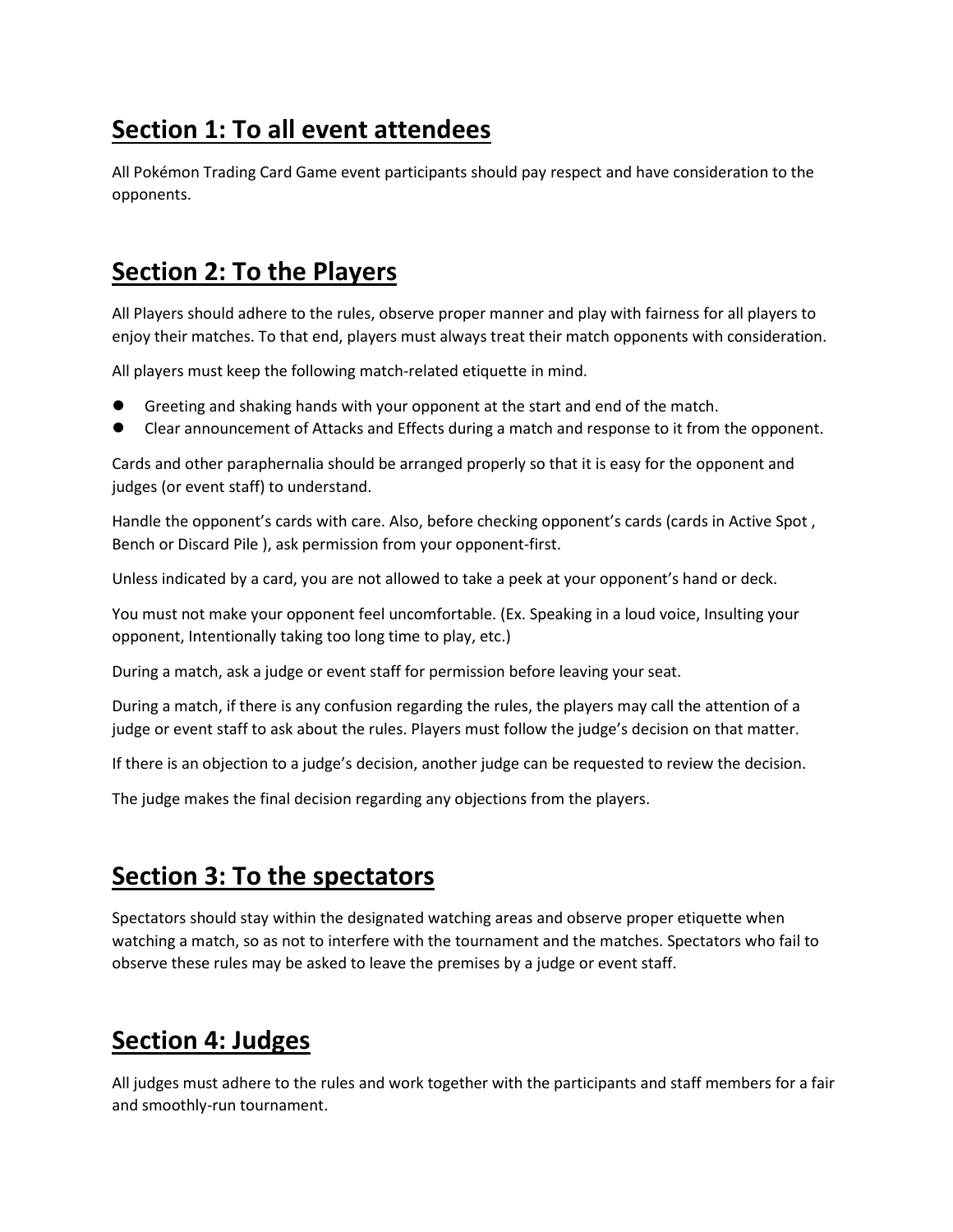Also, in order to be a model of the players, judges must carry themselves with integrity. When there are loopholes in the rules or when a player is found to have cheated or is acting suspiciously, judges can intervene and give instructions or corrections.

Aside from that, depending on the tournament, there could be a head judge. The head judge and the event organizers reserve the right to make final decisions on the ruling in the tournament.

## **Section 5: Cards that can be used**

Players must use cards that meet the regulation. (In regulation = format restricted for each tournament)

Fake or proxy cards (photocopies, printouts or handmade cards that take the place of an actual card) are not allowed in any tournament.

Cards with indentations, blemishes or markings on the card face, card back or sides that could distinguish it from other cards in a deck may not be allowed for use in the tournament by the discretion of a judge. However, if card sleeves are used and makes it indistinguishable from other cards, then that card can be used.

\*The conditions on which card sleeves are allowed varies depending on the tournament.

# **Section 6: Card sleeves**

Players may use card sleeves as indicated by the regulations of each tournament. However, card sleeves are not required in order to participate.

In the tournament, if a judge deems that the current card sleeves that a player wishes to use is not acceptable, the player has the option to replace the card sleeves with appropriate card sleeves or play a match without card sleeves.

\* Depending on the tournament, the tournament organizers might require that players use a certain card sleeve.

# **Section 7: Shuffling a Deck**

Shuffling means that the deck should be sufficiently randomized so that both players cannot tell order of cards in a deck.

The deck of all the players must be shuffled in order to be sufficiently randomized during the start of each game and during a game when a player is instructed to "shuffle the deck" by an effect.

Strict penalties are implemented if a player performs illegal deck manipulation when shuffling the deck.

\*The penalties are indicated in greater detail in Section 11.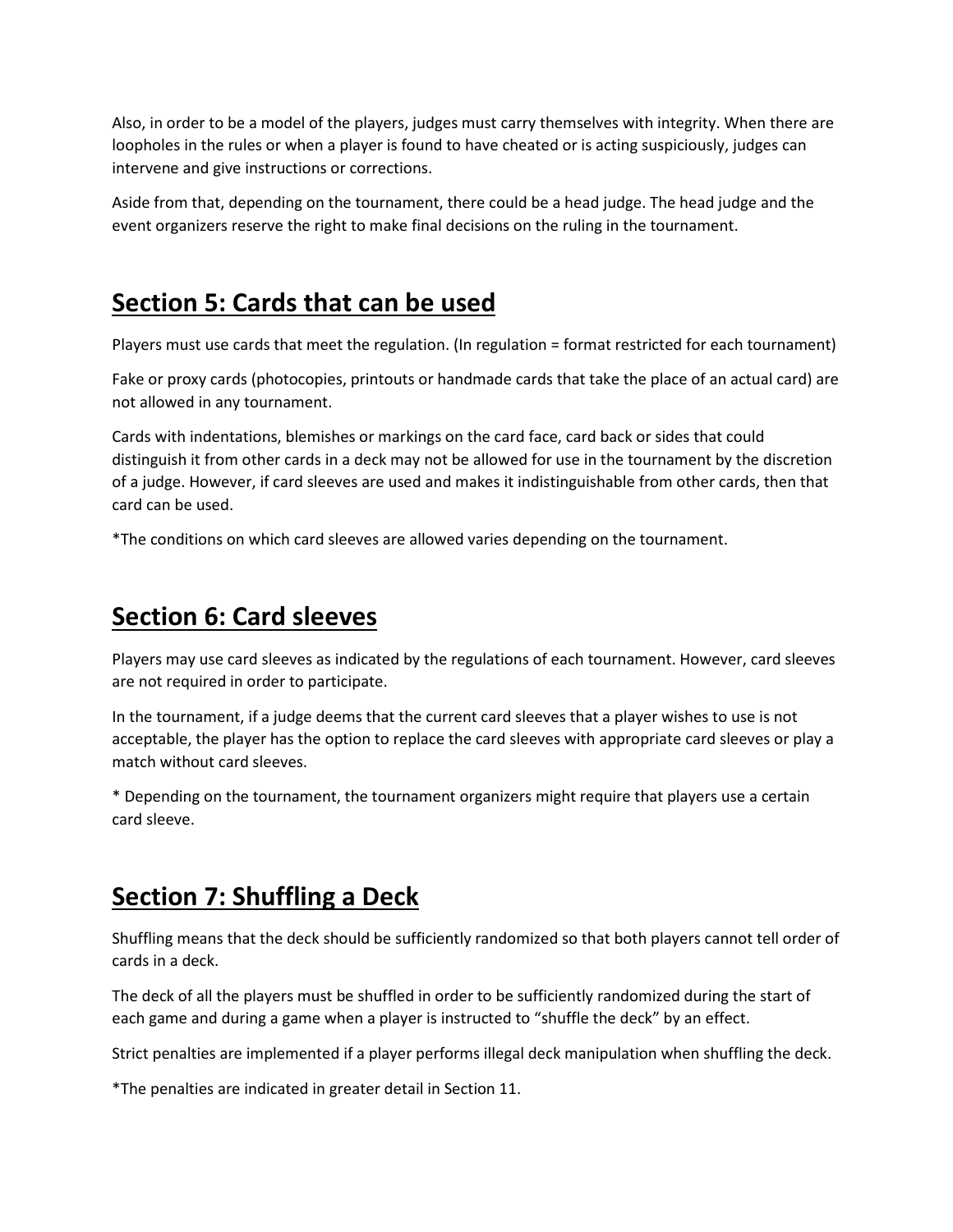## **About shuffling the deck by player**

A player may shuffle their own deck until they deem the cards to be sufficiently randomized.

However, the player must shuffle their deck where their opponent can see it while not taking too long to shuffle; be careful not to leave marks or scratches on the cards while shuffling and not see the card face while shuffling.

A player may shuffle the opponent's deck once that player has finished shuffling their deck or may choose to \*cut the deck. During this time, the player must make sure not to scratch or mark the opposing player's card or to see the card face. This step must be kept brief.

\*Cutting the deck is the act of separating a portion of the deck, thus making two stacks of card and placing that portion under the remaining cards. Separating the deck into three or more piles is considered shuffling.

After a player shuffles their own deck, they should offer their deck to the opponent for reshuffling. (The opponent may also request for this)

Once the opponent has reshuffled or cut the deck, the player may not reshuffle or cut their own deck.

### **About the shuffling decks by Judges**

A judge has the authority to shuffle a player's deck at the request of a player or at their own discretion.

A player who feels that a deck may not be sufficiently shuffled or that the shuffling and reshuffling was not done in the proper order, may request a judge to shuffle that deck.

Once a judge has shuffled a deck, the player may not shuffle or cut that deck.

# **Section 8: Match Conclusion and Match results**

Match conclusion and Match results follow the established regulations determined for each tournament.

Under the regulations, in cases where the player and their opponent are required to sign on Player cards and other documents along with the match result, that match result wherein both players have signed cannot be overturned.

However, even after a match, if illegal actions were discovered, or if there is a concern that such a result would significant impact the rest of the tournament, the tournament organizers may amend a match result and withhold all privileges that were part of the match result prior to the amendment.

Moreover, if it is deemed that there is difficulty in deciding the match result, the Head Judge and the Event Organizers can decide on the result.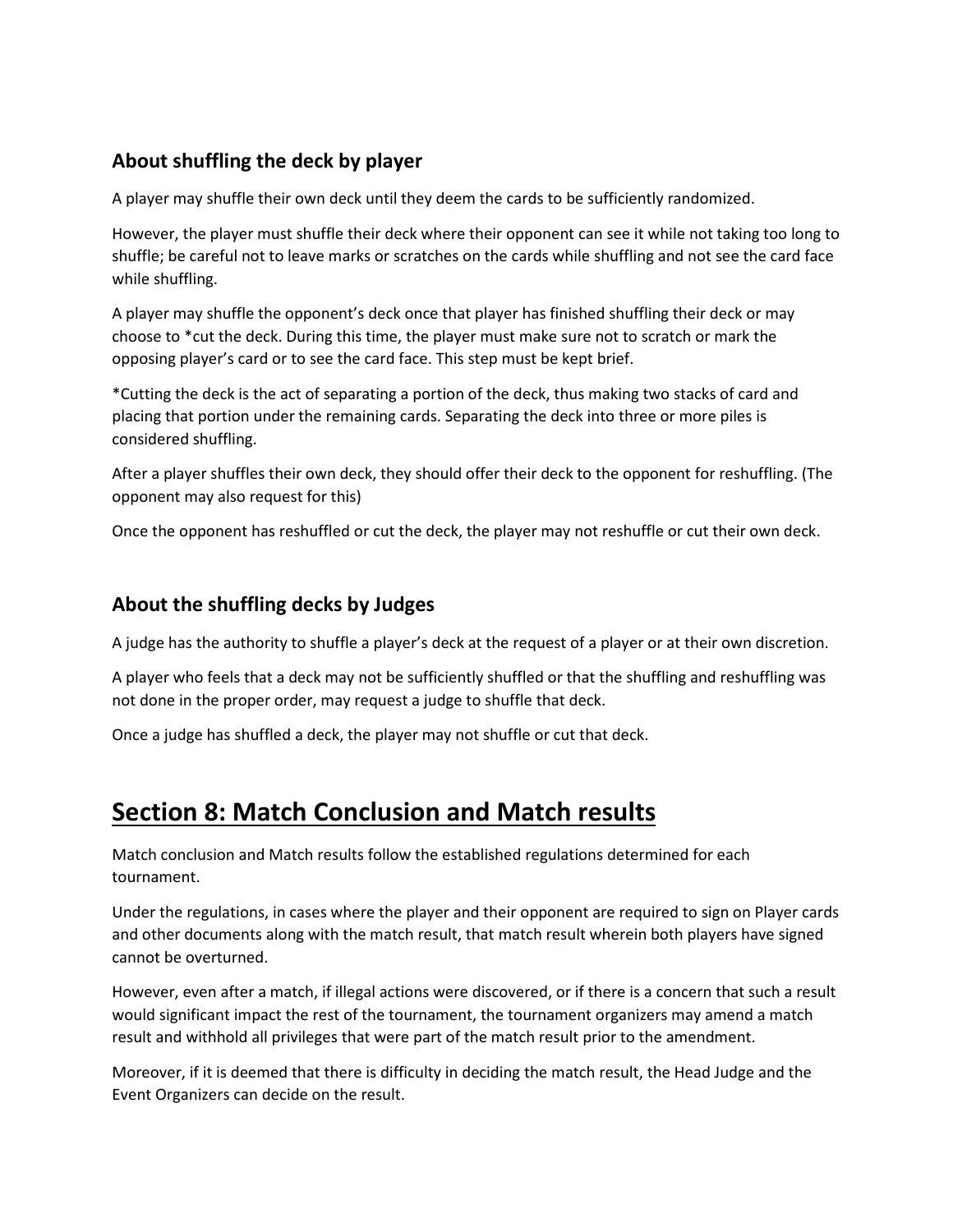# **Section 9: Match Resignation, Intentional Draw and Withdrawal from the Tournament**

## **1. Match Resignation, Intentional Draw**

As long as a game or match has not yet ended, a player may drop from, or with the agreement of the opponent, decide to draw a game or match.

When a player proposes an intentional draw to the opponent, that player cannot offer their opponent a monetary reward. That will fall under "Match result manipulation through unfair means" and will result in disqualification or a greater punishment. If your opponent makes such an offer, immediately call the attention of a judge.

## **2. Drop from the Tournament**

A player who wants to drop in the middle of the tournament, must inform a judge or member of the event staff of their intent and receive approval.

If a player decides to drop from a tournament after match pairings have been announced and before the start of a match, that match will be considered as a match loss for the player who determin to drop.

# **Section 10: Match result manipulation through unfair means**

Players are prohibited from deciding the outcome of their match by discussing it with their opponents and other deceitful practices.

There are severe penalties for those who underhandedly manipulate the results of matches.

Details on penalties can be found in Section 11.

## **Section 11: Penalties**

In the event that a player violates the rules written on this document "Pokémon Trading Card Game Floor Rules" or in the "Player's Guide" or in the regulations set in each tournament, a judge, event or tournament organizer (henceforth regarded as "Judge or Tournament Organizer") has the authority to impose penalties on said player.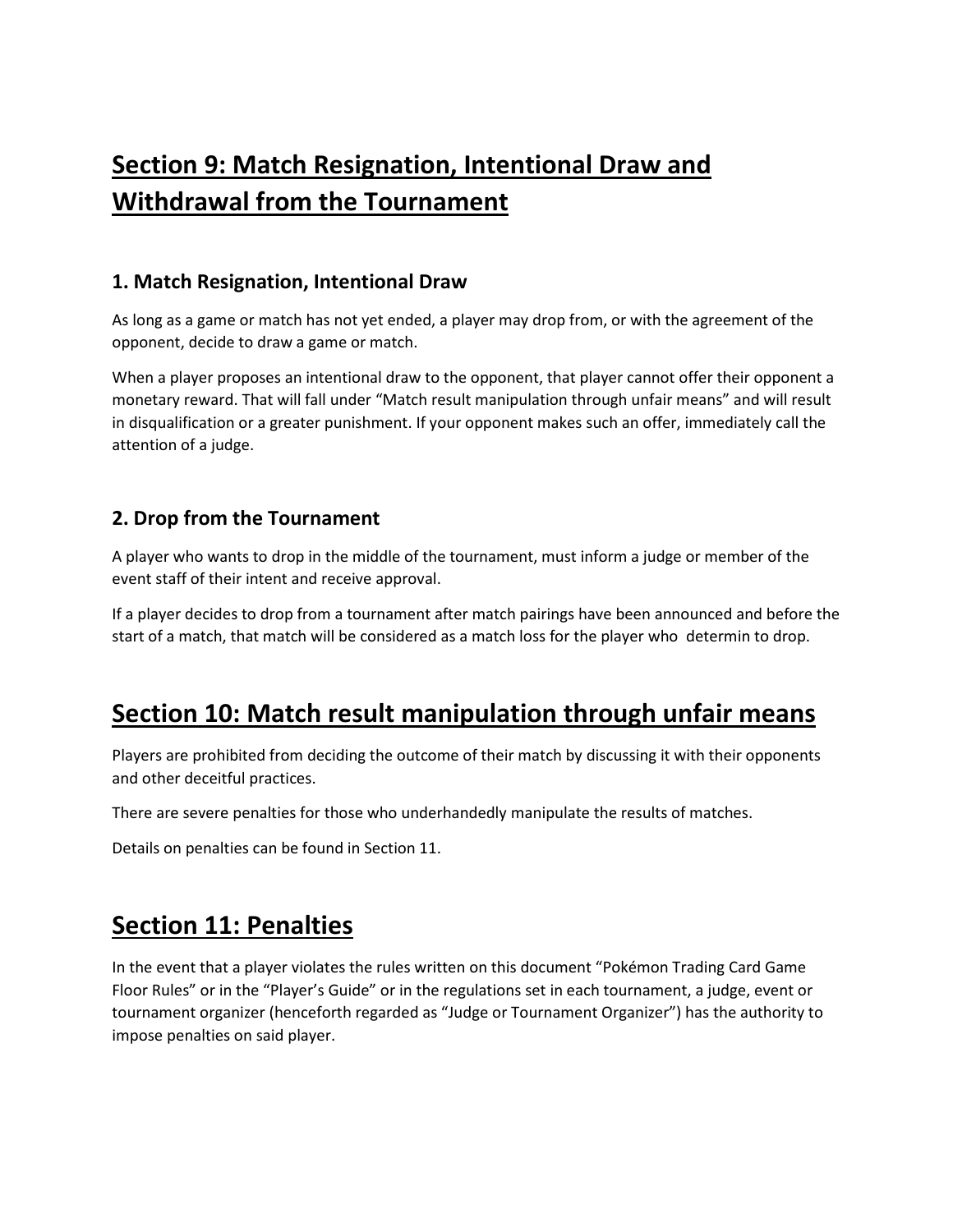Penalties that are imposed are determined by a judge or Tournament organizer based on the Event or Tournament Level and the severity of the violation. Furthermore, continued violation of the rules will result in even greater penalties.

### **Penalty type and Principle for the application**

The examples of applicable situations describe in 1-5 below are ultimately just examples. Similar violations may receive a lighter or heavier penalty at the discretion of a judge or tournament organizer.

#### **1. Caution**

A Caution is given to a player whose infraction: does not affect the outcome of the match; can be returned to an earlier game state; or does not give one player a distinct advantage.

Accidentally revealing the top card of their own deck or sideboard;

Proceeding without confirming with their opponent;

Not recognizing that the opponent does not take prize cards, etc.

#### **2. Warning**

A Warning is given to a player who: has an infraction that can be fixed or rewound to the proper game state but may affect the outcome of the match; has received multiple "warnings" or repeatedly violated equivalent of "Warnings".

If a player is penalized "Warning", they may also receive a "Hand Penalty"

Examples of Violations

Accidentally drawing extra cards;

Playing slowly so that the match cannot be decided within the limited time.

Making a Pokémon kock out, yet not taking a prize; etc.

#### **3. Side Penalty**

A Side Penalty is given when it is difficult to rewind the game state.

Aside from that, a Side Penalty may also be given to a player who had previously received a "Warning" or has repeatedly made infractions equal to the "Caution" or "Warning" rules.

When this penalty is given to a player, a judge or tournament organizer may have the opposing player take prize cards. A judge or tournament organizer will determine how many cards from the prizes that player can take, based on the situation and severity of the violation.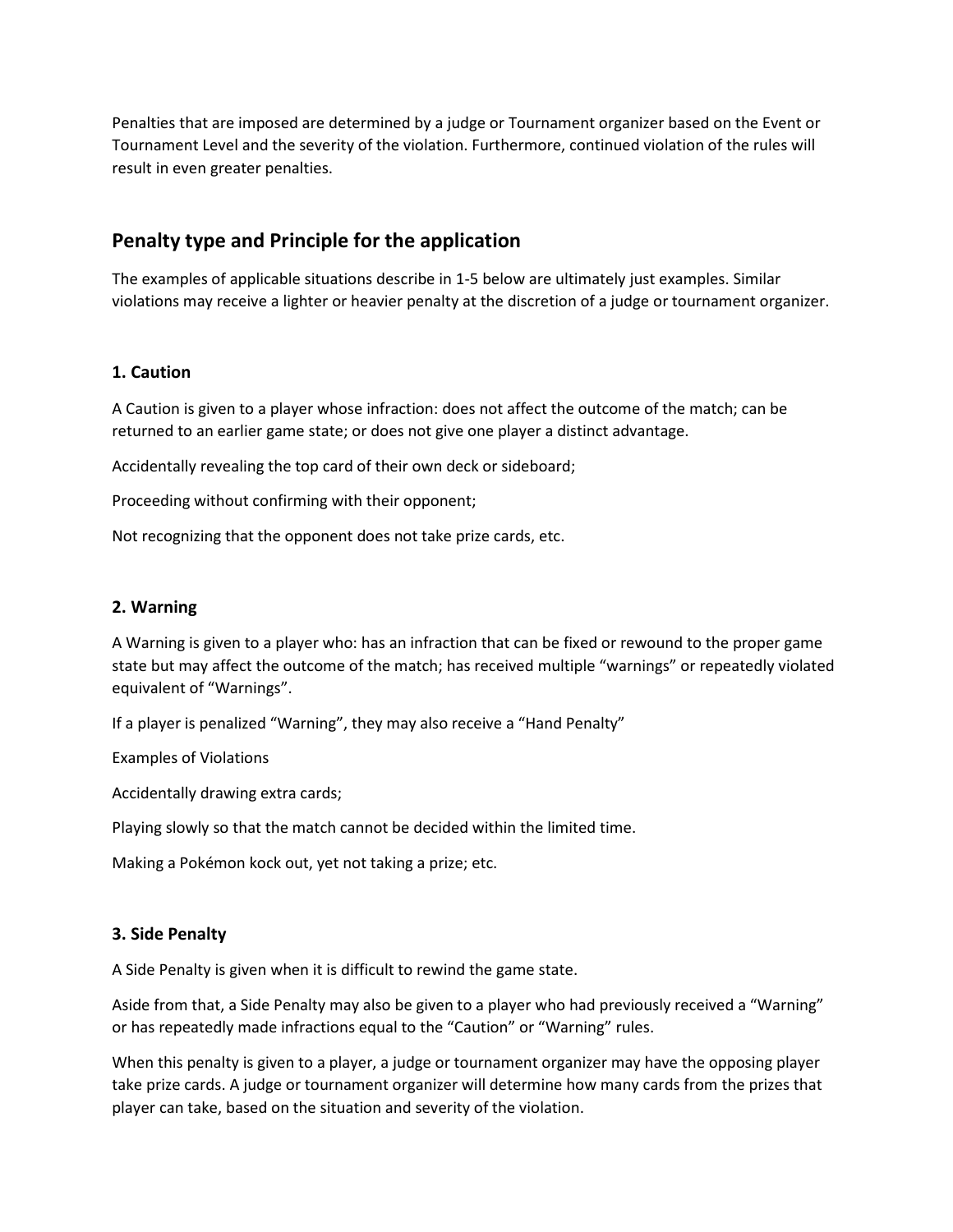Examples of violations

When a player mistakenly shuffles cards from hand or from the discard pile into his or her Deck, except for a card effect;

When a player mistakenly uses Supporter twice on the same turn and continues their play;

When a player does something different from what is indicated by a card's effect; etc.

#### **4. Game Loss**

When an action greatly influences a play during a match or the outcome of a match, wherein the continuing the match or recognizing the match result would be inappropriate, as determined by a judge or tournament organizer, a "Game Loss" may be given to a player. A player who receives this penalty automatically loses the match.

In the event that both players receive this penalty, they both are considered to have lost the match.

Examples of violations

Colluding with each other in order to manipulate the match or match result;

Having differences between the submitted deck list and the actual cards in the deck; etc.

#### **5. Suspension**

There are two types of Suspension. When a player's actions would have a remarkably great influence on the tournament's integrity or management, either of the two types of Suspension, or both, may be given to that player.

#### **Disqualification**

A player who is admitted this penalty will be unable to play in any other matches in a given tournament and will also be ineligible to receive prizes.

Examples of Violations

Intentionally drawing extra cards;

Intentionally placing a card from the discard pile back into the hand;

Intentionally plays unreasonably slowly, in order to affect the outcome of a match;

Utilizing scratches or marks maliciously or stacking the deck (manipulating the order of cards in the deck), performing actions that go against the fairness of the tournament; etc.